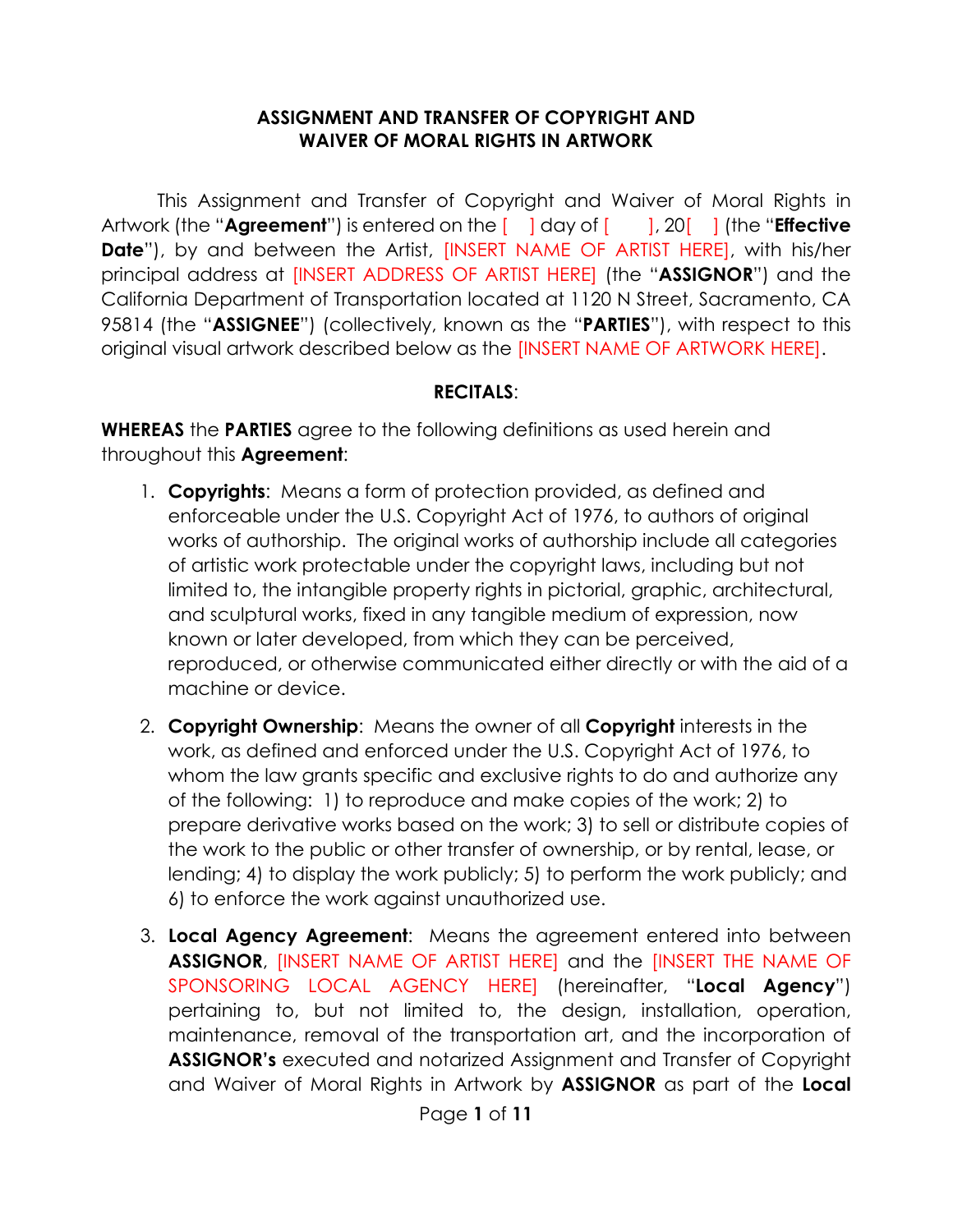**Agency Agreement**. The signed and executed **Local Agency Agreement** is hereby incorporated by reference and made part of this **Agreement** and attached as **Exhibit A** to this **Agreement**.

- 4. **Final Artwork**: Means the original visual artwork described below as [INSERT NAME OF ARTWORK HERE], developed, designed, and/or created by **ASSIGNOR** which form the final **Material Object** (as defined below) of the work commissioned exclusively for the **Project** (as defined below), and as detailed in the **Project** description, provided by **ASSIGNOR** and the **Local Agency** and approved by **ASSIGNEE** through the **Transportation Art Proposal**  application process (as defined below). **ASSIGNOR** acknowledges that the **Final Artwork** (as described below) includes **Preliminary Works** (as defined below) and the **Material Object** (as defined below) which are incorporated and made part of the final representation of the **Final Artwork**. All documentation pertaining to **Final Artwork** is hereby incorporated by reference and made part of this **Agreement** and attached as **Exhibit B** to this **Agreement**.
- 5. **Material Object**: Means the tangible visual **Final Artwork** created, designed, constructed, and installed on **ASSIGNEE's** right of way by **ASSIGNOR**, the **Local Agency**, the **Local Agency's** contractor, or by a third-party acting on behalf of the **Local Agency** pursuant to the **Local Agency Agreement** and the **Transportation Art Proposal**. Photographs of the **Material Object** are hereby incorporated by reference and made part of this **Agreement**, and attached as **Exhibit C** to this **Agreement**, upon completion of installation of the **Material Object**.
- 6. **VARA**: Means the Visual Artists Rights Act of 1990, which confers upon authors of works of visual art, several types of attribution and integrity rights, including but not limited to, the right to prevent any intentional distortion, mutilation, or other modifications to his/her visual artwork, and to prevent the destruction of a visual artwork of recognized stature.
- 7. **CAPA**: Means the California Art Preservation Act of 1979, which confers certain rights to artists of works of fine art (original paintings, sculptures, drawings or original works of art in glass, of recognized artistic quality), including, but not limited to, the right to prohibit the intentional commission of any physical defacement, mutilation, alteration, or destruction of a work of fine art by any person or entity who possesses or owns the fine art.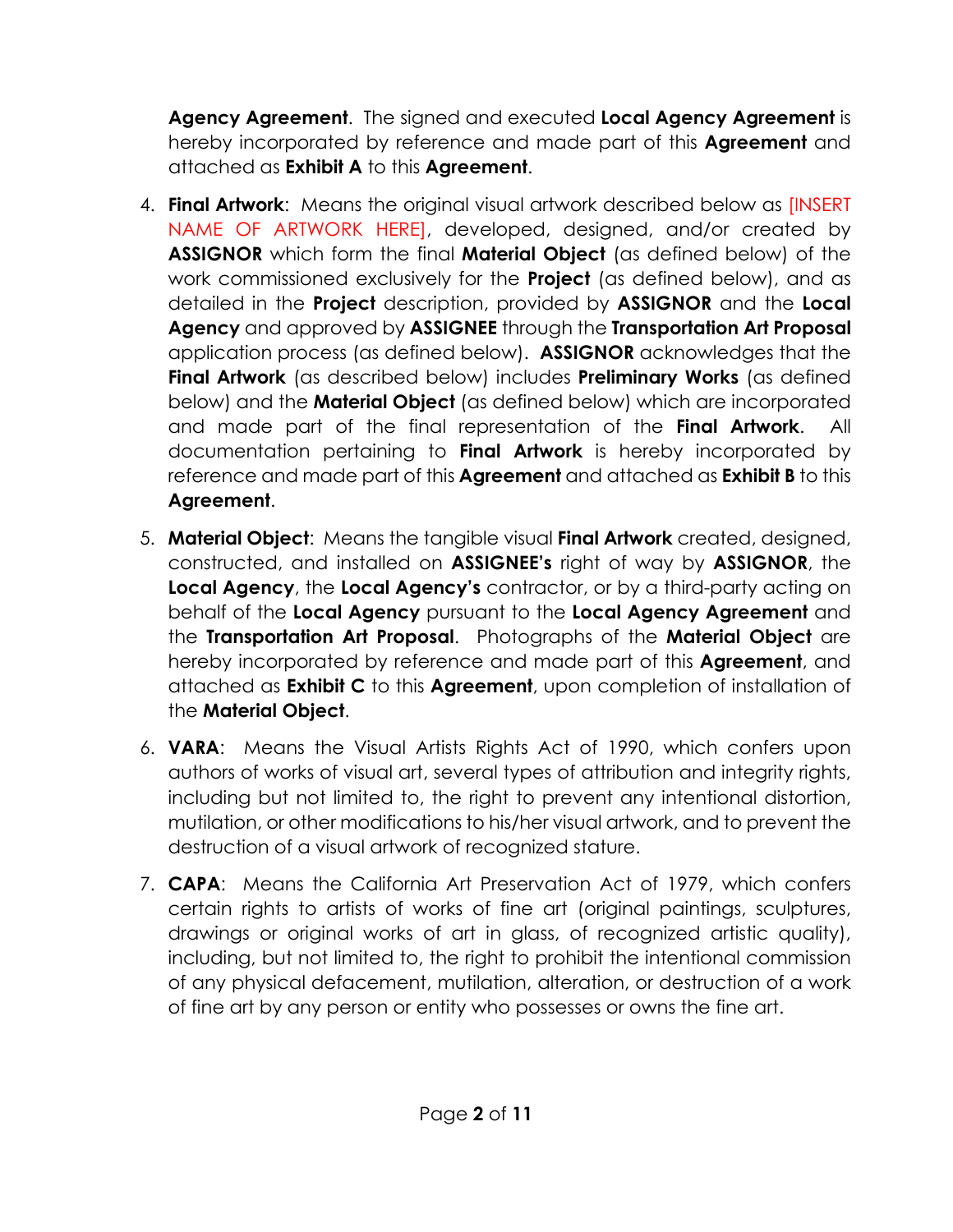- 8. **Project**: Means the **Transportation Art Proposal** project approved through the **Transportation Art Proposal** application process (as defined below), including but not limited to, the name, content, size, proposed installation location, required attachments, maps, design specifications, structural plans, installation plans, traffic management plans, reproducible drawings, sketches, photographs, or other appropriate renditions of the visual art to be installed. The above-mentioned documentation of the **Project** is hereby incorporated by reference and made part of this **Agreement** and attached as **Exhibit D** to this **Agreement**.
- 9. **Preliminary Works**: Means all documentation developed specifically to prepare the **Final Artwork**, as set forth in **Exhibit B**. The **Preliminary Works**  include, but are not limited to, concepts, photographs, sketches, photo simulations, drawings, other appropriate renditions of the visual art, and other alternate or preliminary designs and documents developed by **ASSIGNOR** and which form part of or all the **Final Artwork**. The **Preliminary Works** are hereby incorporated by reference and made part of this **Agreement**, and attached as **Exhibit E**.
- 10. **Transportation Art Proposal ("TA")**: Means the transportation art proposal application used by the sponsoring agency to submit its' transportation art proposal project for review, consideration, processing and approval by **ASSIGNEE**, including but not limited to, **ASSIGNEE's** Assignment and Transfer of Copyright and Waiver of Moral Rights in Artwork, the administrative procedures, required attachments, design specifications, structural plans, installation plans, traffic management plans, resolutions, artist's background, maintenance and removal plans, reproducible drawings, sketches, designs, photographs, photo simulations and other appropriate renditions of the transportation art proposal project, prior to the issuance of encroachment permits for the installation of the transportation art project on **ASSIGNEE's**  right of way. The approved **TA** is hereby incorporated by reference and made part of this **Agreement**, and attached as **Exhibit F**.
- 11.**Artist(s)**: Refers to any artist(s) who contributes to the creation, design, development and/or installation of the **Preliminary Works**, **Final Artwork**  and/or the **Material Object**. For the avoidance of doubt the term "**Artist(s)**" refers to any person, adult, youth, student or minor.
- **WHEREAS** the **PARTIES** agree to the description of the **Final Artwork** (attached as

**Exhibit B**) as described by **ASSIGNOR** as follows: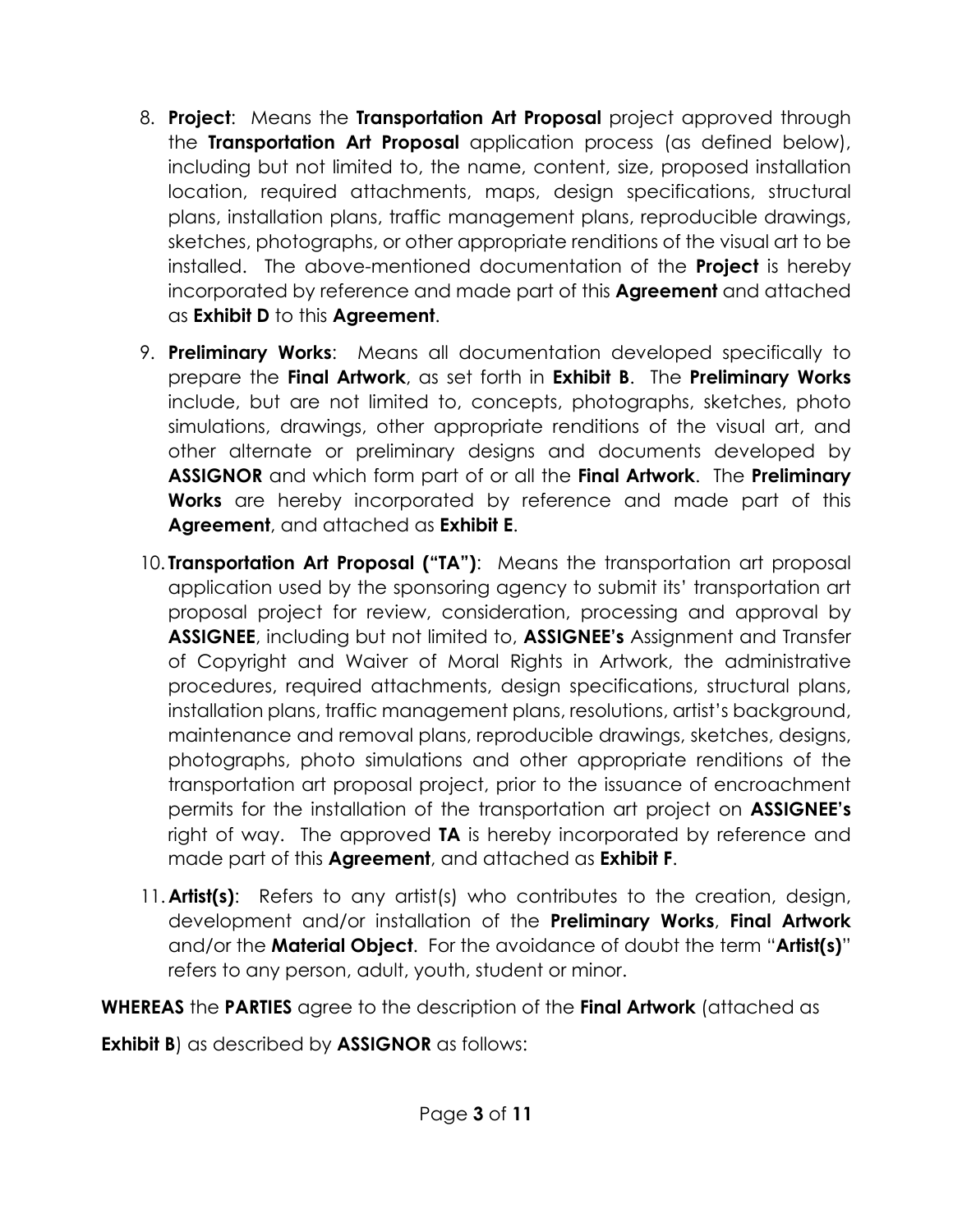### 1. **Description of the Final Artwork**:

- a) **Title**: [INSERT NAME OF ARTWORK HERE]
- b) **Size**: [INSERT SIZE OF ARTWORK HERE]
- c) **Category of Work**: (Works of Visual Art) [MURAL, SCULPTURE, ETC.]
- d) **Project:** [INSERT NAME OF PROJECT HERE] and attached as **Exhibit D**;
- e) **Installation Location**: [LOCATION, POST MILE AND STATE HWY]
- f) **Year Final Artwork Created**: [INSERT YEAR ART WAS CREATED HERE]
- g) **Artist (ASSIGNOR)**: [INSERT NAME OF ARTIST HERE]
- h) **Artist's (ASSIGNOR) Signature**: **\_\_\_\_\_\_\_\_\_\_\_\_\_\_\_\_\_\_\_\_\_\_\_\_\_\_\_\_\_\_\_\_\_\_\_\_**

**NOW THEREFORE**, in consideration of the mutual promises, covenants, warranties, mutual obligations and terms and conditions hereinafter set forth; and other good and valuable consideration received by **ASSIGNOR** from the **Local Agency**, the receipt and sufficiency of which is hereby acknowledged by **ASSIGNOR**, the **PARTIES**  hereby agree as follows:

# 1. **Assignment and Transfer of Copyright Ownership in the Final Artwork**:

a) **ASSIGNOR** hereby conveys, transfers and irrevocably assigns to **ASSIGNEE**  all of **ASSIGNOR's Copyright Ownership** rights, title and interests in the **Final Artwork**, including, but not limited to, **ASSIGNOR's** rights in: (i) **ASSIGNOR's**  entire and exclusive **Copyrights** under federal and state copyright laws, in the United States and all jurisdictions outside the United States; (ii) **ASSIGNOR's** exclusive rights, title, and interests under common law **Copyrights**; (iii) any and all other privileges and rights in the **Final Artwork**  attributed to a copyright owner; and (iv) all other intellectual property rights assigned to **ASSIGNOR** by additional **Artist(s)** in (i)-(iv) associated and subsisting in the **Final Artwork** (if any). **ASSIGNEE** shall be the sole and exclusive copyright owner of **ASSIGNOR's Copyright Ownership** rights in the **Final Artwork** and of **ASSIGNOR's Copyrights** in the **Final Artwork** from the **Effective Date** forward. **ASSIGNEE** shall have the sole and exclusive right to secure registration of the **Copyrights** in the **Final Artwork**  internationally. No **Copyrights Ownership** rights in the **Final Artwork**  and/or **Copyrights** in the **Final Artwork**, shall be retained by **ASSIGNOR**, nor shall there be any reversion of those rights to **ASSIGNOR** in the future, other than those rights specifically licensed and described in **section 5 (a)**  below, in this **Agreement**;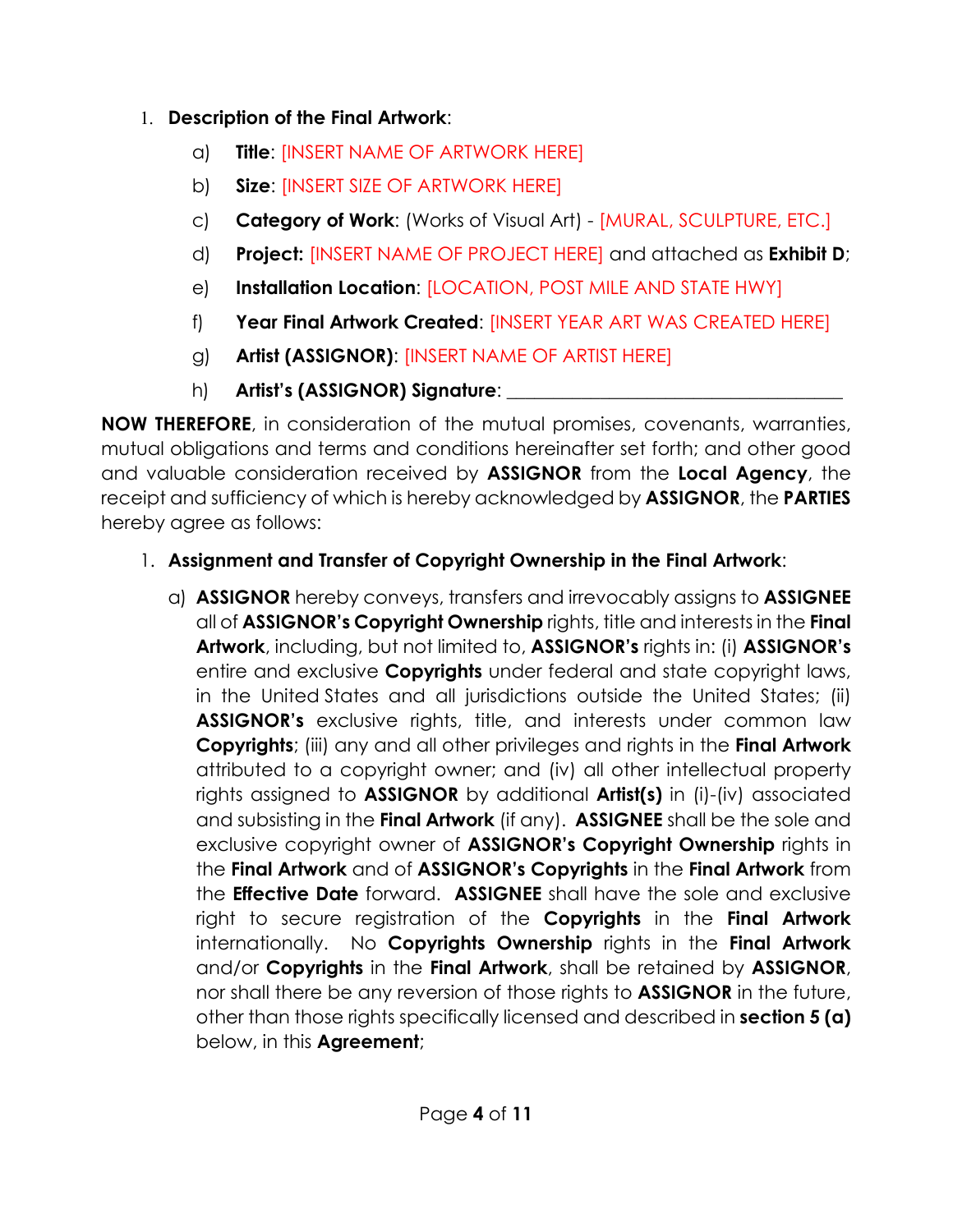- b) **ASSIGNOR** hereby conveys, transfers and irrevocably assigns to **ASSIGNEE**  all of **ASSIGNOR's** ownership interests in the **Material Object** in its tangible form, in which the copyrightable **Final Artwork** is embodied. **ASSIGNOR**  acknowledges that the **Material Object** is the **Final Artwork** in its tangible form as defined above in **section 5** of the definitions in this **Agreement**;
- c) **ASSIGNOR** hereby conveys, transfers and irrevocably assigns to **ASSIGNEE ASSIGNOR's** full-term and renewal term **Copyright Ownership** rights, title and interests in the **Final Artwork** under federal, state and common copyright laws;
- d) **ASSIGNOR** agrees that this assignment and transfer of **Copyright Ownership** rights, interests and title subsisting in the **Final Artwork**, will remain in effect for the entire duration of such **Copyright** and will include all of **ASSIGNOR's** exclusive rights, interests, title and ownership under the copyright laws, subject to the license **ASSIGNEE** grants to **ASSIGNOR** in **section 5 (a)** below.

# 2. **Waiver of Statutory Moral Rights by ASSIGNOR**:

- a) **ASSIGNOR** hereby acknowledges the existence of his or her federal and state statutory moral rights and protections under **VARA** and **CAPA**, as those rights and protections are more particularly described in 17 U.S.C. section 106A(a) **VARA**, and in the California Civil Code section 987 **CAPA**, and knowingly executes this waiver on the following terms:
	- i. **Scope**: This waiver applies to the following visual work: **Final Artwork**, described in this **Agreement** and attached as **Exhibit B**, entitled, [INSERT TITLE OF THE ARTWORK HERE].
	- ii. **Uses Covered**: This waiver applies to all applicable uses, with respect to the **Final Artwork** enumerated in **section 2(a)(i)**  above, reserved to an owner of a lawfully copyrighted work under the copyright laws, including, but not limited to, the display of the **Final Artwork** publicly and to all applications in which either the attribution right, the integrity right, or the personal moral right of **ASSIGNOR** may be implicated.

**Waiver**: With respect to the **Final Artwork** enumerated in **section 2(a)(i)** above and the uses enumerated in **section 2(a)(ii)**  above, **ASSIGNOR**, hereby expressly and forever waives any and all moral rights and protections arising under 17 U.S.C. section 106A(a) and California Civil Code section 987, and any other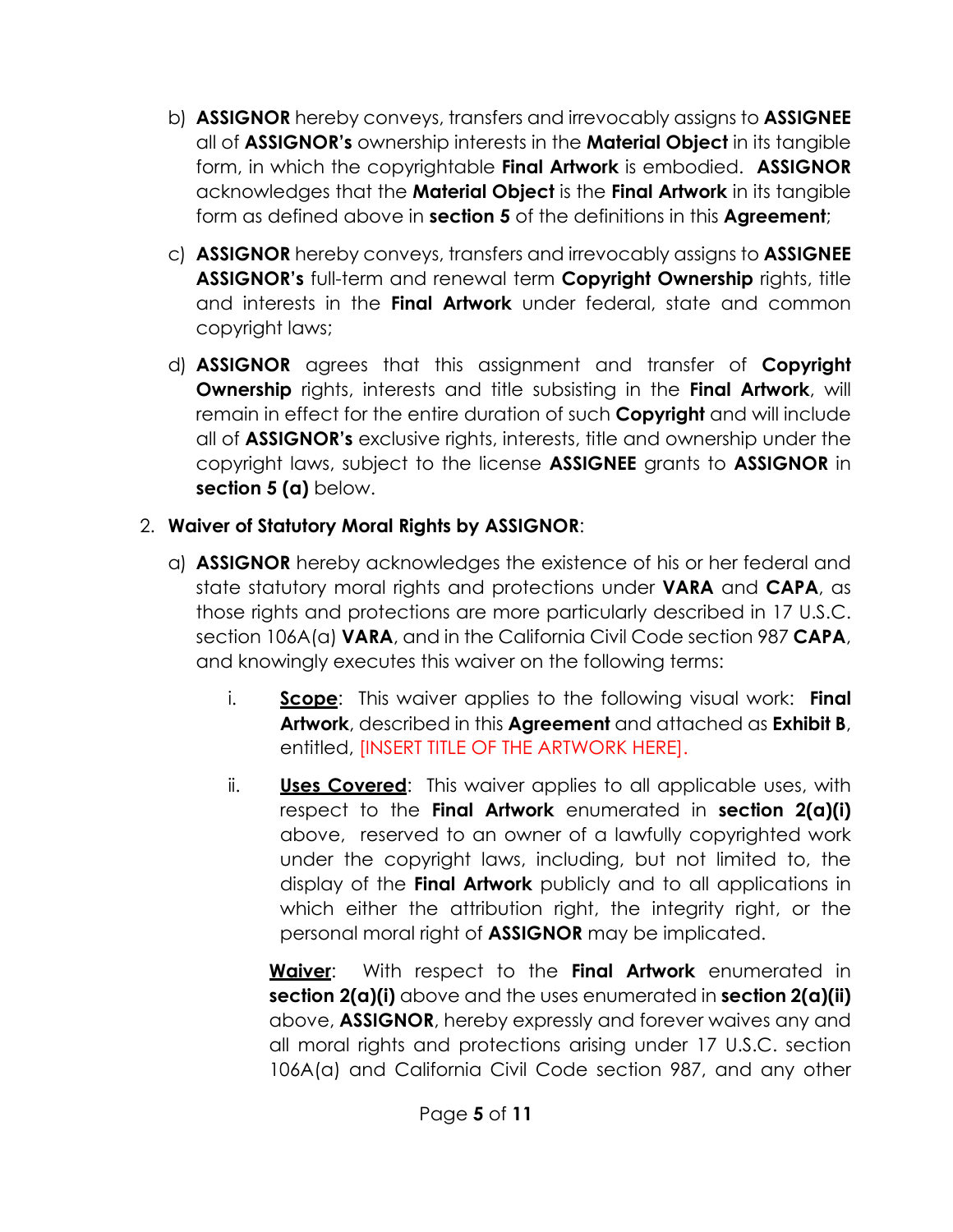rights arising under U.S. federal or state laws or under the laws of any other country that conveys rights and protections of the same nature as those conveyed under 17 U.S.C. section 106A(a) and California Civil Code section 987, or any other type of moral rights or droit moral in the **Final Artwork**.

# 3. **Covenant to Cooperate by ASSIGNOR**:

a) **ASSIGNOR** does hereby covenant and agree to cooperate with **ASSIGNEE**

whereby, **ASSIGNEE** may enjoy fully the exclusive **Copyright Ownership** rights, title, and interests herein conveyed. Such cooperation shall include:

- i. Prompt execution of all papers (prepared at the expense of **ASSIGNEE**) which are deemed necessary or desirable by **ASSIGNEE** to perfect its rights, title, and interests herein conveyed; and
- ii. Prompt execution of all petitions, oaths, specifications, declarations, or other papers (prepared at the expense of **ASSIGNEE**) which are deemed necessary by **ASSIGNEE** for obtaining copyright registration with the United States Copyright Office covering said **Final Artwork**.

## 4. **Relationship of the PARTIES**:

a) The **PARTIES** agree that **ASSIGNEE** is solely a third-party beneficiary and that **ASSIGNEE** is not a party to nor legally obligated or bound by any of the terms and conditions contained in the **Local Agency Agreement** described above in **section 3** of the definitions section of the **Agreement**. The **PARTIES**  agree that **ASSIGNOR** is an independent contractor commissioned to create, develop and install the **Final Artwork** by the **Local Agency** and that no agency, partnership, joint venture, employee-employer relationship is intended or created by this **Agreement**. All rights, interests and title granted to **ASSIGNEE** are contractual in nature and expressly defined by this **Agreement**.

- 5. **Grant to ASSIGNOR**:
	- a) **ASSIGNEE** grants to **ASSIGNOR**, pursuant to this **Agreement**, a perpetual, exclusive, worldwide, irrevocable, sub-licensable, royalty-free license to use and exploit the **Final Artwork**, including in its **Preliminary Works** and final **Material Object** form. These rights include the following: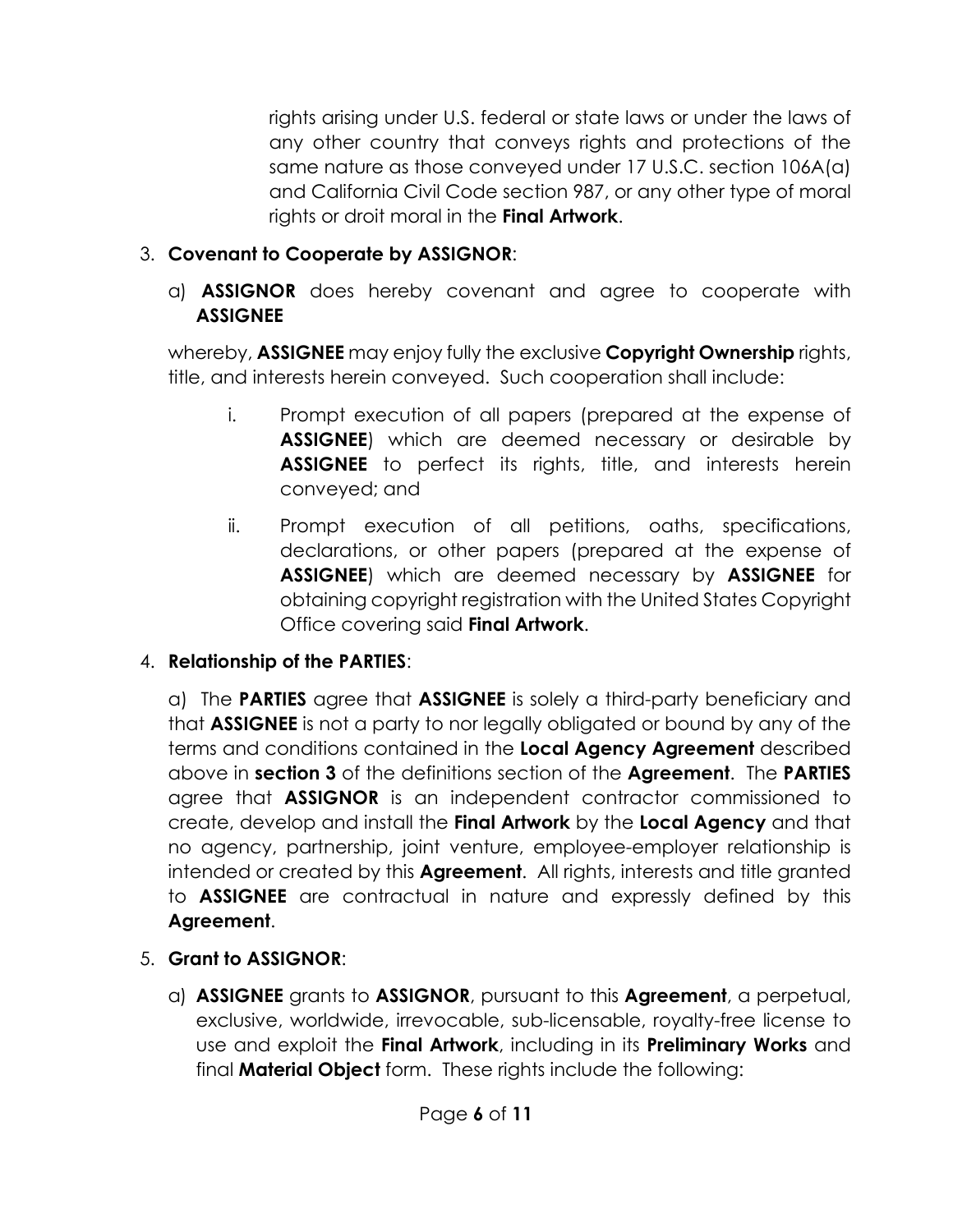- i. **Right to Reproduce**: **ASSIGNOR** may reproduce the **Final Artwork** and derivatives thereof in copies or phonorecords, without **ASSIGNEE's** prior consent;
- ii. **Right to Prepare Derivatives**: **ASSIGNOR** may prepare derivatives based upon the **Final Artwork** (in which the underlying work is recast, transformed, altered or adapted), without **ASSIGNEE's** prior consent;
- iii. **Right of Public Distribution**: **ASSIGNOR** may publish, sell and distribute copies of the **Final Artwork** and derivatives thereof, publicly, without **ASSIGNEE's** prior consent (including the right to exploit copies of the **Final Artwork** and derivatives thereof);
- iv. **Right of Public Performance**: **ASSIGNOR** may publicly perform the **Final Artwork** and derivatives thereof in any manner applicable, without **ASSIGNEE's** prior consent;
- v. **Right of Public Display**: **ASSIGNOR** may publicly display the **Final Artwork** and derivatives thereof, including but not limited to, the display of the **Final Artwork** and derivatives thereof in **ASSIGNOR's** portfolio, websites, galleries, design periodicals and other media or exhibits. **ASSIGNOR** may describe, its role in relation to the **Project** and the services provided to other parties on its website and in other promotional materials, for any purpose, without **ASSIGNEE's** prior consent;
- vi. **Accreditation of Final Work**: **ASSIGNEE** shall make reasonable efforts to credit **ASSIGNOR** as the original creator of the **Final Artwork** in connection with any uses by **ASSIGNEE**;
- vii. **Reprography Right**: **ASSIGNOR** may make reprographic reproductions database storage or retrieval, as well as making visually perceivable facsimile copies of previously published material, in each case by any means and using any technology, whether now known or hereafter developed, by photocopying, xerograph, duplicating (from stencil) or similar means, microform (including microfiche), transcription or drawing (including tracing) for an overhead or slide projection; and
- viii. **Enforcement of Intellectual Property Rights**: **ASSIGNOR** will have the exclusive right (but not the obligation) and **ASSIGNEE** grants **ASSIGNOR** the exclusive authority, to protect and enforce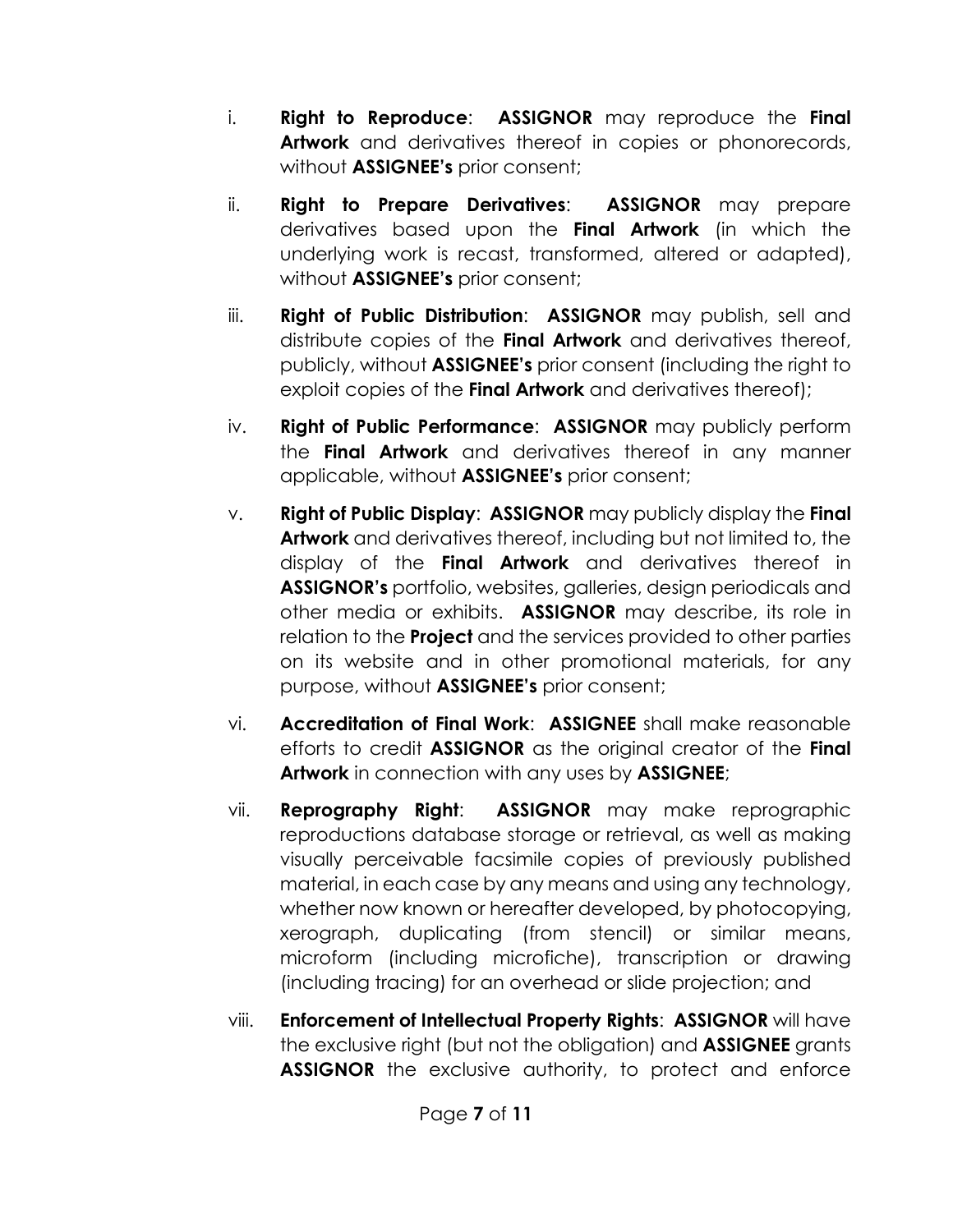**ASSIGNEE's Copyrights** in the **Final Artwork**, including bringing legal proceedings against infringers and issuing notice and take-down requests under the Digital Millennium Copyright Act (**DMCA)** (each a "Protection Action"), at the sole expense of **ASSIGNOR**.

## 6. **Copyright Designation**:

a) All displays and/or publications of the **Final Artwork** shall bear **ASSIGNEE's**  copyright designation notice as suggested by the U.S. Copyright Office.

# 7. **Term**:

a) The **Copyrights** protection term of this irrevocable and exclusive assignment shall be for the full term of the copyrighted work, including its renewal term and any applicable extended renewal term of the **Copyrights**' protection. The terms, covenants, and provisions of this assignment shall inure to the benefit of **ASSIGNEE**, its officers, successors, assigns, and/or other legal representatives, and shall be binding upon said **ASSIGNOR**.

# 8. **Effective Date**:

a) This **Agreement** shall be effective as of the day, month and year first written above; upon signing by both **PARTIES** this **Agreement**; and upon the signature and placement of the official seal of a certified notary public on this **Agreement**. The term of this **Agreement** shall continue as detailed in section 7 "Term," above.

# 9. **Warranty**:

- a) **ASSIGNOR** warrants and represents that:
	- i. The **Final Artwork** is an original visual work of authorship of

# **ASSIGNOR**;

- ii. The **ASSIGNOR** as creative originator is the sole proprietor of the **Final Artwork**;
- iii. The **Final Artwork** does not infringe any existing **Copyrights**;
- iv. The **Final Artwork** is not regarded by **ASSIGNOR** as Site-Specific Art and therefore **ASSIGNOR** will not seek legal protection for the **Final Artwork** as visual art that derives its meaning from the surrounding environment;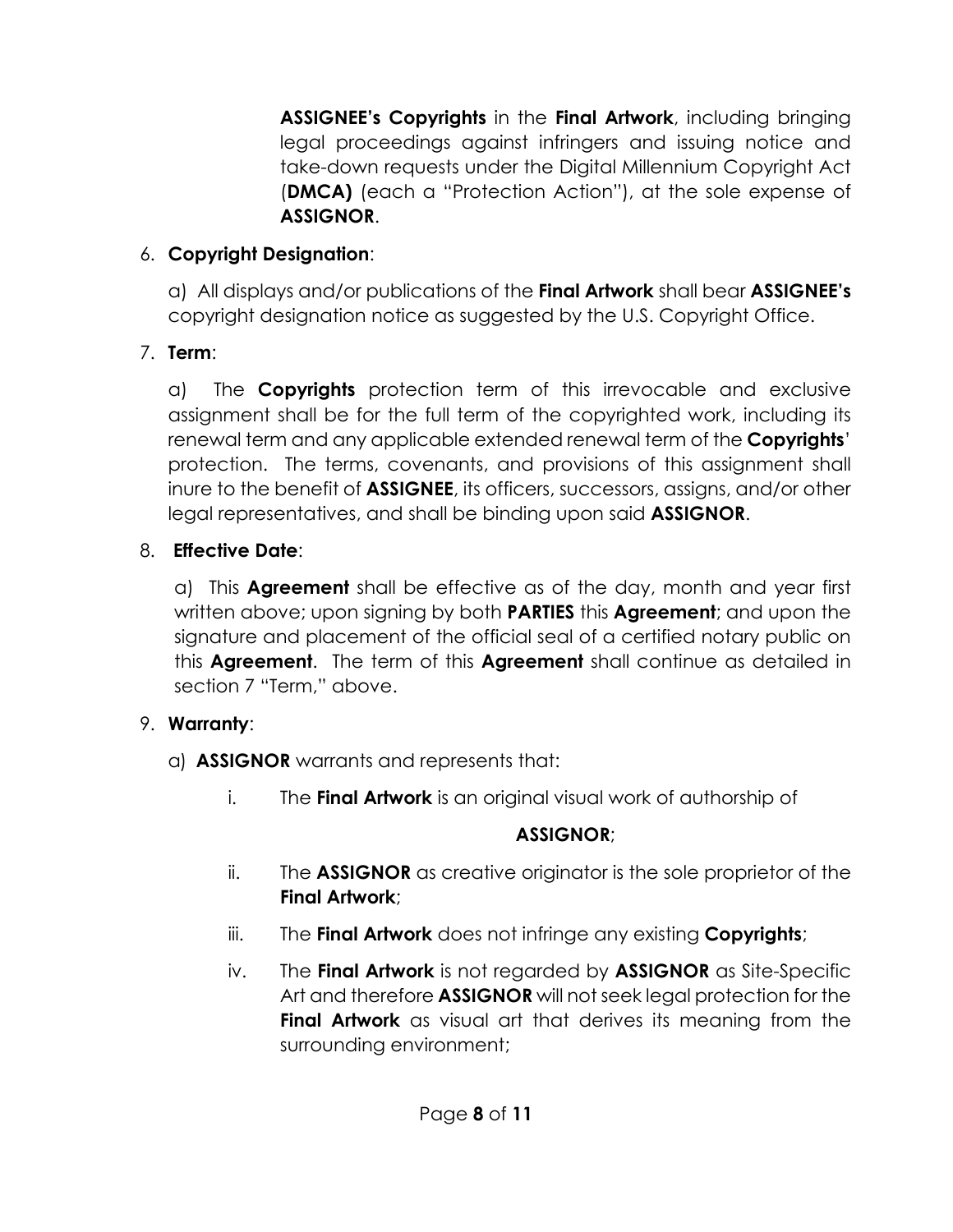- v. The **ASSIGNOR** has not entered into any assignments, transfers, licenses, contracts or mutual understandings in conflict with the terms and conditions of this **Agreement**; and
- vi. There are no claims currently pending or threatened, nor does **ASSIGNOR** have any reason to believe that any claims will be brought or threatened in the future, against **ASSIGNOR's** rights, ownership, title or interests in the **Final Artwork**.

## 10. **Indemnification**:

a) **ASSIGNOR** agrees to indemnify and hold harmless **ASSIGNEE** against any and all claims, lawsuits or legal actions made in connection with the **Final Artwork**, including but not limited to, any copyright infringement claims, moral rights violation claims, loss claims, personal and/or real property claims, injury claims, breach of contract claims, inverse condemnation claims, conversion claims, taking of property claims, and/or damage claims (including any related legal costs, attorney fees or expenses properly incurred by **ASSIGNEE**).

## 11. **Delivery**:

a) **ASSIGNOR** must provide **ASSIGNEE** with this **Agreement**, properly executed, signed, dated, and notarized and attach the required **Exhibit A (Local Agency Agreement)**, **Exhibit B (Final Artwork), Exhibit C (Material Object), Exhibit D (Project)**, **Exhibit E (Preliminary Works)** and **Exhibit F (TA Proposal Application)**, necessary to give effect to this **Agreement**. **ASSIGNOR** shall provide to **ASSIGNEE** the "original wet signature" of this **Agreement** with the attached above-mentioned Exhibits. **ASSIGNOR** will receive a copy of the fully executed **Agreement**.

### 12. **General Terms**:

a) **Applicable Law**: This **Agreement** must be read and construed according to the laws of the State of California and the **PARTIES** submit to the jurisdiction of the State of California.

b) **Amendments**: This **Agreement** may not be varied, modified, renewed, or revoked, unless agreed to by both **PARTIES**, made in writing and signed by both **PARTIES**, by a person in authority to contractually bind and sign on behalf of such party.

c) **Severability**: If any provision of this **Agreement** is held by a court to be unlawful, unconscionable, invalid, unenforceable or in conflict with any rule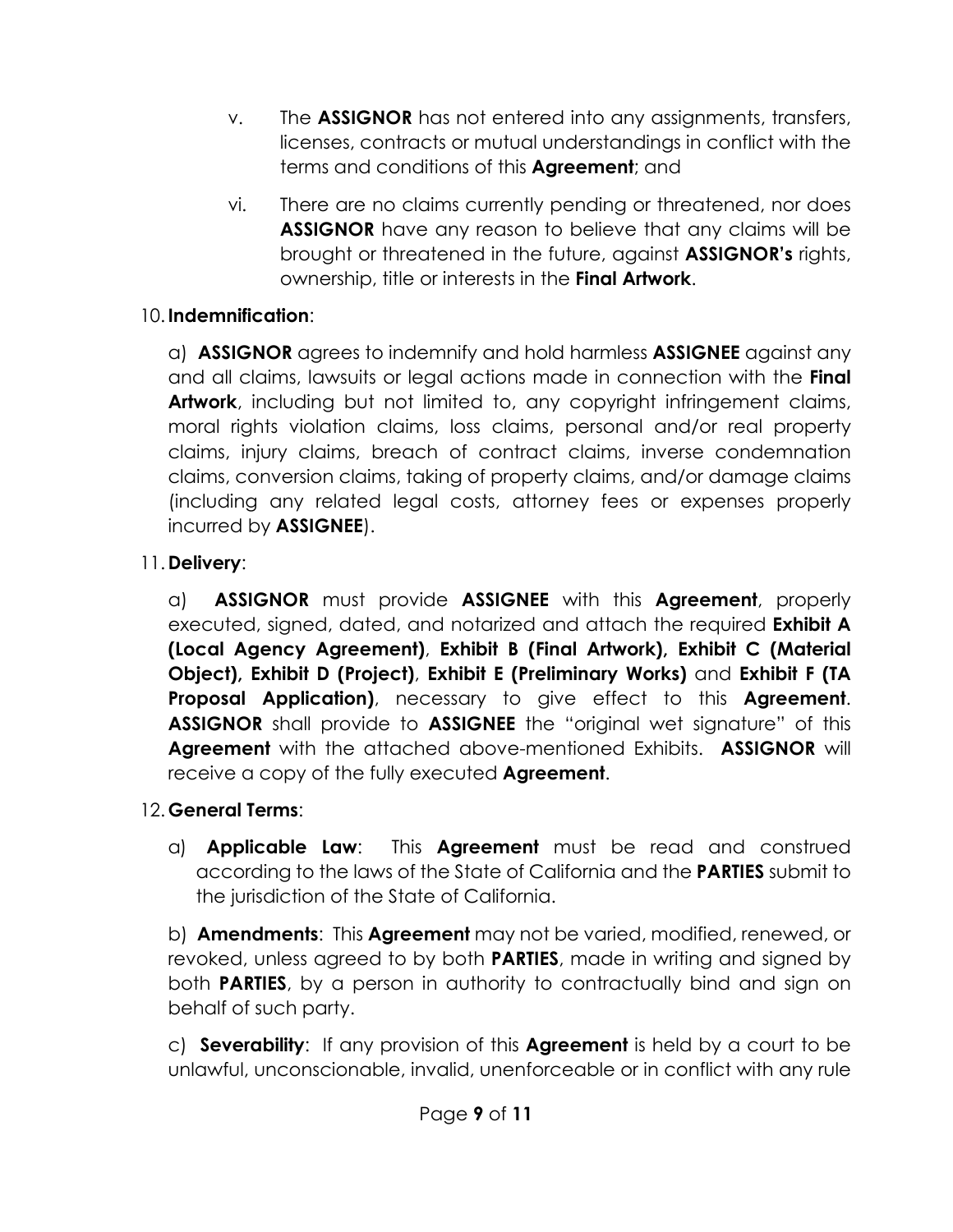or law, statute, ordinance or regulation, it is to be severed so that the validity and enforceability of the remaining provisions are not affected.

#### 13. **Further Agreements**:

a) This instrument contains the entire and only agreement between the **PARTIES** and supersedes all pre-existing agreements between them respecting its subject matter. Any representation, promise, or condition in connection with said subject matter that is not incorporated in this **Agreement** shall not be binding upon either party.

**IN WITNESS WHEREOF,** the **PARTIES** have caused this **Agreement** to be executed the day and year first written above; by the signatures of each **PARTY** below; and by the signature and official seal of a certified notary public:

## **ARTIST (ASSIGNOR)**

### **ARTIST (ASSIGNOR) NAME:**

[PRINT ARTIST (ASSIGNOR) NAME HERE]

### **ARTIST (ASSIGNOR) ADDRESS:**

[PRINT ARTIST (ASSIGNOR) ADDRESS HEREI

### **ARTIST (ASSIGNOR) SIGNATURE:**

**DATE: [DAY, MONTH, YEAR HERE]**,

[**PRINT ARTIST (ASSIGNOR) NAME HERE**], personally appeared before me, , and proved to me with satisfactory evidence to be the person whose name is subscribed to the above **Assignment and Transfer of Copyright and Waiver of Moral Rights in Artwork**, and acknowledged to me that [he or she] executed the same in his authorized capacity and that by his signature on the **Assignment and Transfer of Copyright and Waiver of Moral Rights in Artwork**, did [himself or herself] execute this **Assignment and Transfer of Copyright and Waiver of Moral Rights in Artwork**.

#### **WITNESS MY HAND AND OFFICIAL SEAL:**

#### **SIGNATURE OF NOTARY PUBLIC**